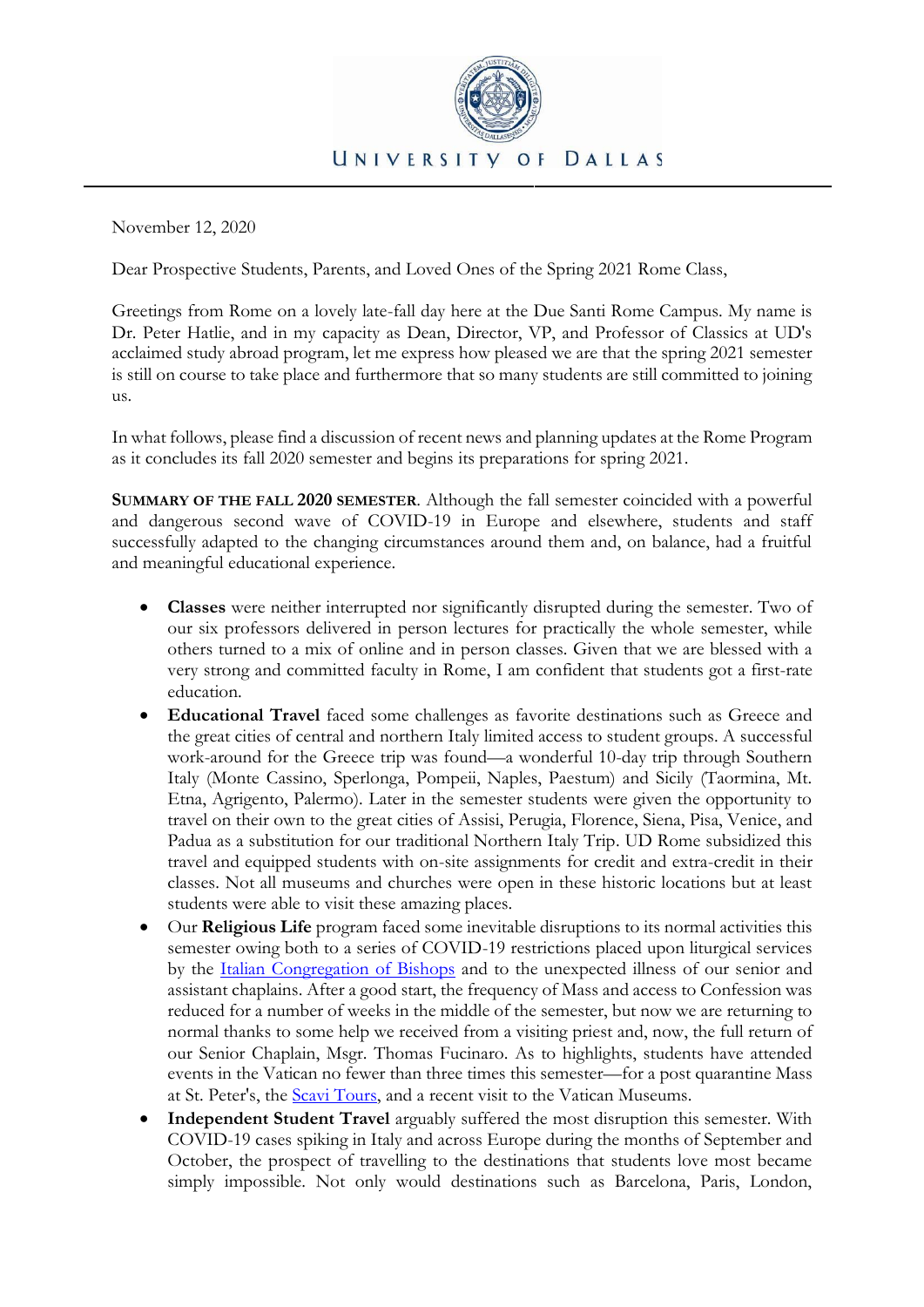Amsterdam, and Munich have posed a risk to student health, there was little chance that our students would have been able to cross borders into another EU-member country. As of the writing of this letter, there is absolutely no travel allowed between EU-countries for normal touristic travel.

**Campus Life**, by contrast, flourished over the course of this semester. Our Office of Student Life sponsored multiple events to brighten up the dead time resulting from anti-COVID measures and encourage the building of community identity and cooperation. Outdoor movies, sporting events, and a marathon reading of Homer's *Odyssey* are among the events that drew large numbers of students and contributed to a great community spirit. Still to come this semester are events such as the talent show, a walk to Rome on the *Appia Antica*, and our final departure ceremonies and festivities. We always say that students make some of their best friends, indeed some of the best friends of their lives, in Rome. This semester is no exception.

**LESSONS LEARNED FROM THE FALL 2020 "COVID" SEMESTER**. We did it! We managed not only to be [one of the few study-abroad programs to bring students successfully to Italy](https://www.facebook.com/watch/?v=340144790431481) but also to fulfill the most important components of our promise and commitment to students and parents. And we did all of this despite the ever-growing challenges presented by COVID-19 during the very months in which students were residents on the Rome Campus. When we look forward to the spring 2021 semester, the following considerations are foremost in our mind as we consider not merely doing as well as we did in fall 2020 but indeed giving students an even more complete and fulfilling experience.

- **The COVID-19 Factor in Semester Planning**. When we approved the fall 2020 semester in late July 2020, the number of active cases in Italy had fallen to around 10,000 patients in total nationwide, the number of daily new cases stood in the low hundreds, and ICU capacity for COVID-19 patients was inching toward zero nationwide. Then came the [second wave,](https://www.worldometers.info/coronavirus/country/italy/) which between mid-August and today has increased the number of actively infected patients by 5000%, brought daily cases to levels that are consistently over 100 times greater than what they were in July, and filled up hospital beds and ICU units to near-saturation levels. Such a miscalculation of the danger of this virus for public health is now in full view in Europe in general and Italy in particular. We are gratified that, on one hand, we were successful in navigating these troubled waters of these recent months. We are hopeful, on the other that this most recent breakdown in the containment and management of COVID-19 will result in a better and safer outcome by the time the spring 2021 semester begins. The Italian government has passed fifteen executive orders about COVID-19 since mid-July, each more restrictive than before and the last of which amounts to a near-full lockdown of the country. The hope is to fully contain COVID-19 in Italy by Christmas and consolidate this campaign before the opening of schools again in early January. Since the same Italian government had success in combatting COVID-19 during the first wave, I am reasonably confident that combatting this second wave will be accomplished as well.
- **UD Rome Campus anti-COVID-19 Protocols Work**. With a combination of detailed advance planning, student education, and staff persistence and professionalism, the Rome Campus managed to create a healthy and safe educational and residential-life experience on campus in fall 2020. What we learned, though, is that guaranteeing health and safety requires that each campus resident take responsibility not only for his/her own well-being but also that of others. And consistency is key in maintaining our anti-COVID measures[. An outbreak of COVID-19 on campus in early](http://udallasnews.com/2020/10/20/rome-covid-19-test-results-incorrect/)  [October](http://udallasnews.com/2020/10/20/rome-covid-19-test-results-incorrect/) was in some part the result of student inattentiveness or negligence. After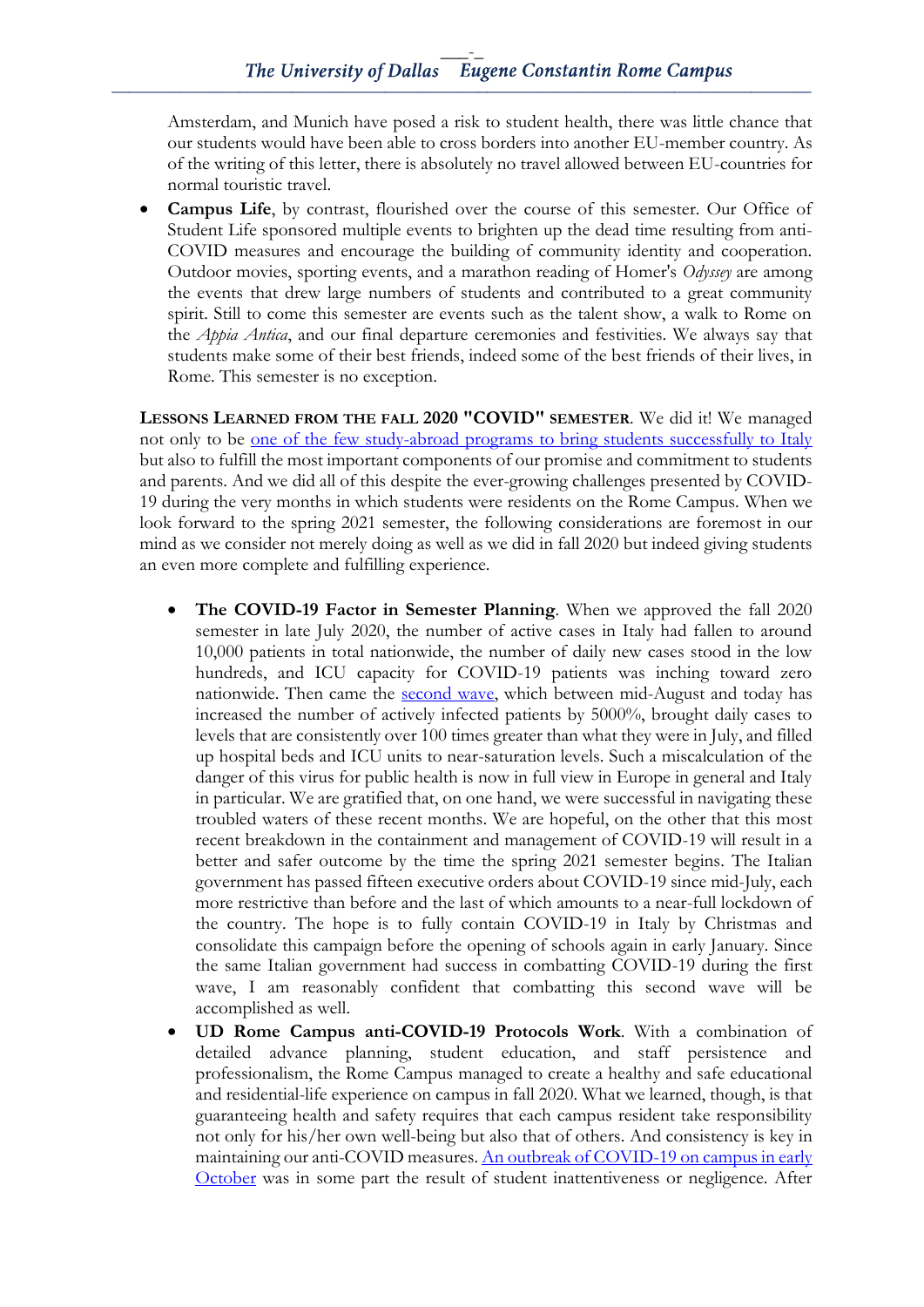containing that outbreak, we have not had another one, in part because of increased measures to curtail negligent student conduct. Students hoping to study in Rome in spring 2021 will therefore need to come prepared to take the *Due Santi Pledge* of student conduct (see attached) seriously and be prepared to suffer setbacks if adherence to our safety measures grows lax. In short, the whole is only as good as the sum of its parts.

- **Students Don't Typically Get Sick from COVID-19**. The early-October COVID-19 outbreak on campus sent us into ten days of collective quarantine and disrupted our academic, religious, and student life activities significantly, but thankfully it did not result in a local community health crisis. On the contrary and consistent with [statistics](https://www.cdc.gov/coronavirus/2019-ncov/covid-data/investigations-discovery/hospitalization-death-by-age.html)  [about the impact of COVID-19 infections in the young,](https://www.cdc.gov/coronavirus/2019-ncov/covid-data/investigations-discovery/hospitalization-death-by-age.html) the impact of this outbreak was mild indeed. Only three of our twenty seven cases resulted in any symptoms whatsoever, and in all three cases these were very mild. No student was admitted to the hospital during the outbreak nor indeed did anyone require the intervention of a physician. Student infections did, however, put staff members at higher risk as well as potentially causing problems for our campus neighbors in local shops, restaurants, and services.
- **Assurance that the UD Rome Medical Support Services are Sound**. Even if neither students nor staff members became seriously ill as the result of a COVID-19 outbreak on campus this time, it is still absolutely necessary that UD Rome remains vigilant and prepared for the prospect of someone getting seriously ill in future. What we learned is that the local public health authority, called **ASL-SISP**, is serious about protecting the public from harm and can be counted on to intervene and lend logistical support—as they did with us—in the case of an outbreak. Over the course of the semester we also strengthened our alliance with an important local hospital, Salvator [Mundi International Hospital,](http://salvatormundi.com/) whose experts helped us with two rounds of testing on short notice and at a reasonable price.
- **Thank Goodness for Rome's Hardworking and Experienced Staff**. The twenty or so individuals who make up the faculty, staff, and service-providers of UD Rome worked incredibly hard and amazingly well together to prepare the campus for student arrivals and overcome challenges to our program's success during the course of the semester. These acts of kindness, professionalism, and sacrifice included finding reliable COVID-19 testing in a time when that was nearly impossible, getting meals and medicine and treats to quarantined students, adapting class days and times to fit changing circumstances, and opening up extra counselling hours for students in spiritual and emotional need. Many people on staff have not had a true day off for weeks and nonetheless are still battling to make our students' experience as safe and fulfilling as possible.

**SOME IMPORTANT POINTS OF REFERENCE FOR SPRING 2021.** If students are already packed and ready to come to Rome, we wish you all a Merry Christmas and look forward to your arrival in mid-January. If there are still questions and concerns, perhaps the following Q&A will begin to give a clearer picture of what to expect.

- **Semester Calendar**: Please review the draft semester calendar for spring 2021, noting that an initial 14-day period of quarantine as required by current Italian law (see more on that below) may be necessary, though it's still too early to tell.
- **In Person Classes**: Classes are scheduled to be in person and on ground. Classes will only move online in the event of a compromised health and safety environment.
- **Italian Ministry of Foreign Affairs Authorization:** Just as was the case this semester, our students are authorized to enter and legally reside in Italy and the EU [for the purpose](http://www.viaggiaresicuri.it/approfondimenti-insights/saluteinviaggio)  [of study.](http://www.viaggiaresicuri.it/approfondimenti-insights/saluteinviaggio) As long as this authorization remains in place, the semester can go ahead as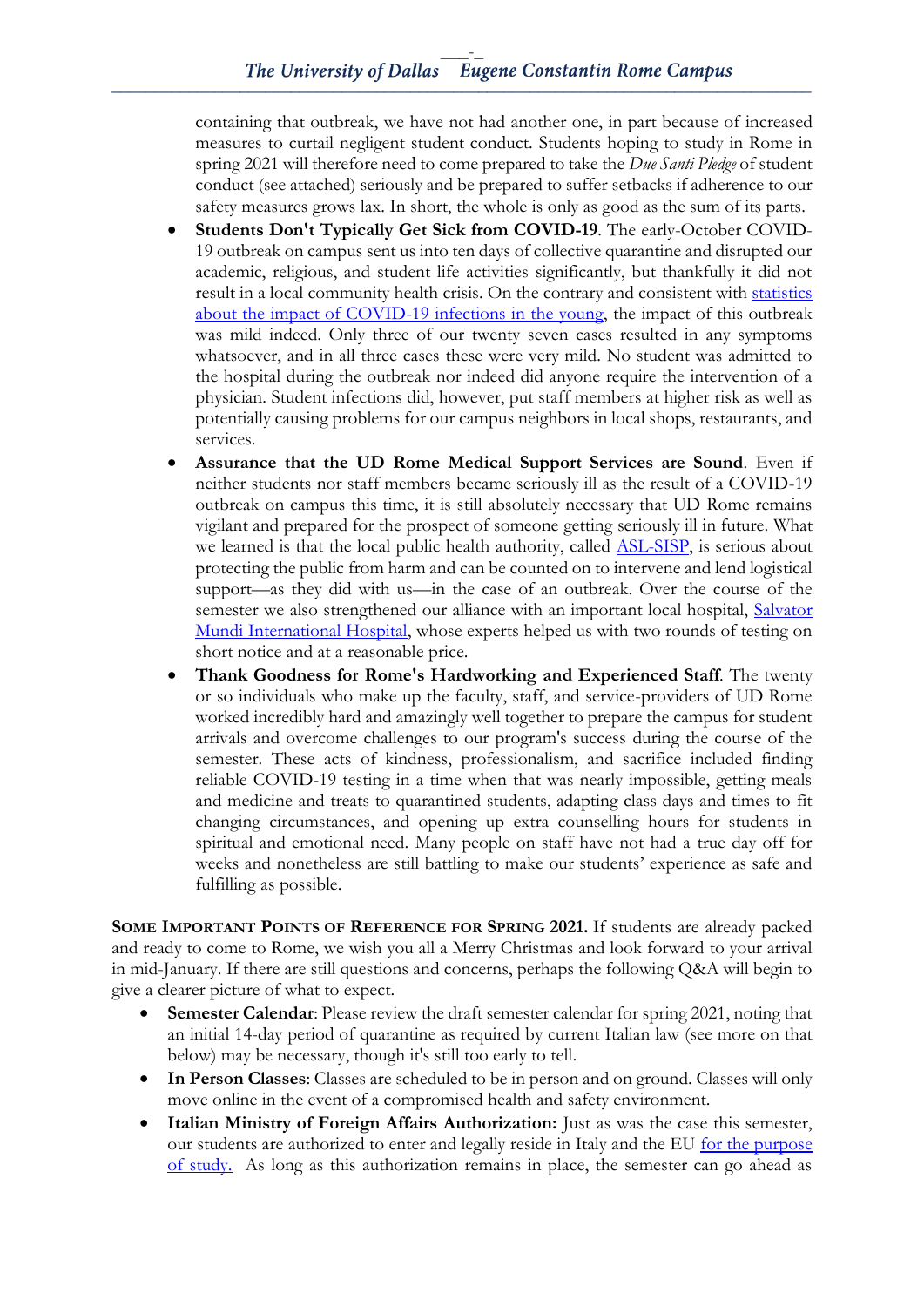planned. Our students immigration status will be made even stronger by virtue of the fact that they will be in possession of both a student visa issued by the Italian Consulate in Houston and a resident permit (for the purpose of study) upon arrival.

- **United States Department of State and CDC Authorization**: Just as was the case this semester, U.S. citizens are advised to travel to Italy under a [level-three \("Reconsider](https://travel.state.gov/content/travel/en/traveladvisories/traveladvisories/italy-travel-advisory.html)  [Travel"\) alert level.](https://travel.state.gov/content/travel/en/traveladvisories/traveladvisories/italy-travel-advisory.html) As long as this alert level remains at level-three or lower, the semester can go ahead as planned.
- **Due Santi Pledge:** Similar to Irving's [Groundhog](https://www.udallas.edu/coronavirus/campus-reopening/index.php) Pledge, UD Rome will require all incoming students to commit themselves to a series of measures as a precondition for attending the in person phase of the Rome semester. Called the *Due Santi Pledge* (see attached) students must commit to a series of safety measures, including mask wearing and social distancing, aimed at keeping themselves and their fellow campus residents safe from harm. In addition, the *Pledg*e requires that all students self-isolate in the 14 days leading up to their departure for Italy. Such self-isolation will need to include a commitment to staying at home and not interacting with people outside of the family unit.
- **Pre-Arrival COVID Testing**: We are requiring that all students take a diagnostic COVID-19 test within seven (7) days of their departure for Italy. It may be that the airlines will require a test within 72 hours of boarding. It will be important to prepare for both eventualities until requirements in January are clear. Either [a molecular/PCR or an](https://www.fda.gov/consumers/consumer-updates/coronavirus-disease-2019-testing-basics) [antigen/Rapid test is sufficient,](https://www.fda.gov/consumers/consumer-updates/coronavirus-disease-2019-testing-basics) although the latter may be preferred given the fact that it is cheaper and can be processed quicker. In case of a positive result, we require that students communicate that result to the Irving Rome Office at  $udrome@uidallas.edu.$ </u> Failure to obtain and report the results of this test to the Irving Rome Office within two (2) days of departure may be grounds for suspension from the in person experience of the Program and refused admission to the Rome Campus upon arrival. In that event, students will continue to have the opportunity to finish their classes online.
- **Exception to Policy on Diagnostic Testing for Students with Past COVID Infection:** It is possible, if not probable, that some students will have already contracted and fortunately overcome the virus in the months leading up to their Rome semester. If this were to be the case, these students can expect to be COVID-free presently and thus, in principle, are eligible to attend the in person phase of the semester in Rome. I say "in principle" in view of the fact that health experts in the USA and Italy may not fully agree on risk factors in this regard, so one has to be careful not to underestimate the very cautious position of Italian health officials in this respect, because that is the opinion that counts at the moment. Students who believe that they have contracted COVID need to obtain a serological test demonstrating that they have developed antibodies to COVID-19. Alternatively, if it is the case that they are testing negative for antibodies but testing positive in a viral test, then these students need to obtain a detailed declaration from their doctor(s) documenting the diagnosis of COVID-19, complete with dates and any appropriate clinical information. My strong recommendation is that even students who have tested positive for antibodies through a serological test also bring a doctor's report.
- **Airport Arrivals** (Sunday, January 17): In accordance with quarantine rules, UD Rome will need to pick up all students at the airport at a given time and bring them to campus. Most students will be met by staff at the airport and come to campus by private bus, while others will need to use UD's exclusive taxi with staff help.
- **Fourteen Day Quarantine** (January 18-24): For the first fourteen days of the in person phase of the semester, students can expect to be quarantined on the UD Rome Campus under the following conditions:
	- $\rightarrow$  Students cannot leave campus nor host outside visitors to campus.
	- $\rightarrow$  Students will have to sign a form consenting to living in a two-person room and a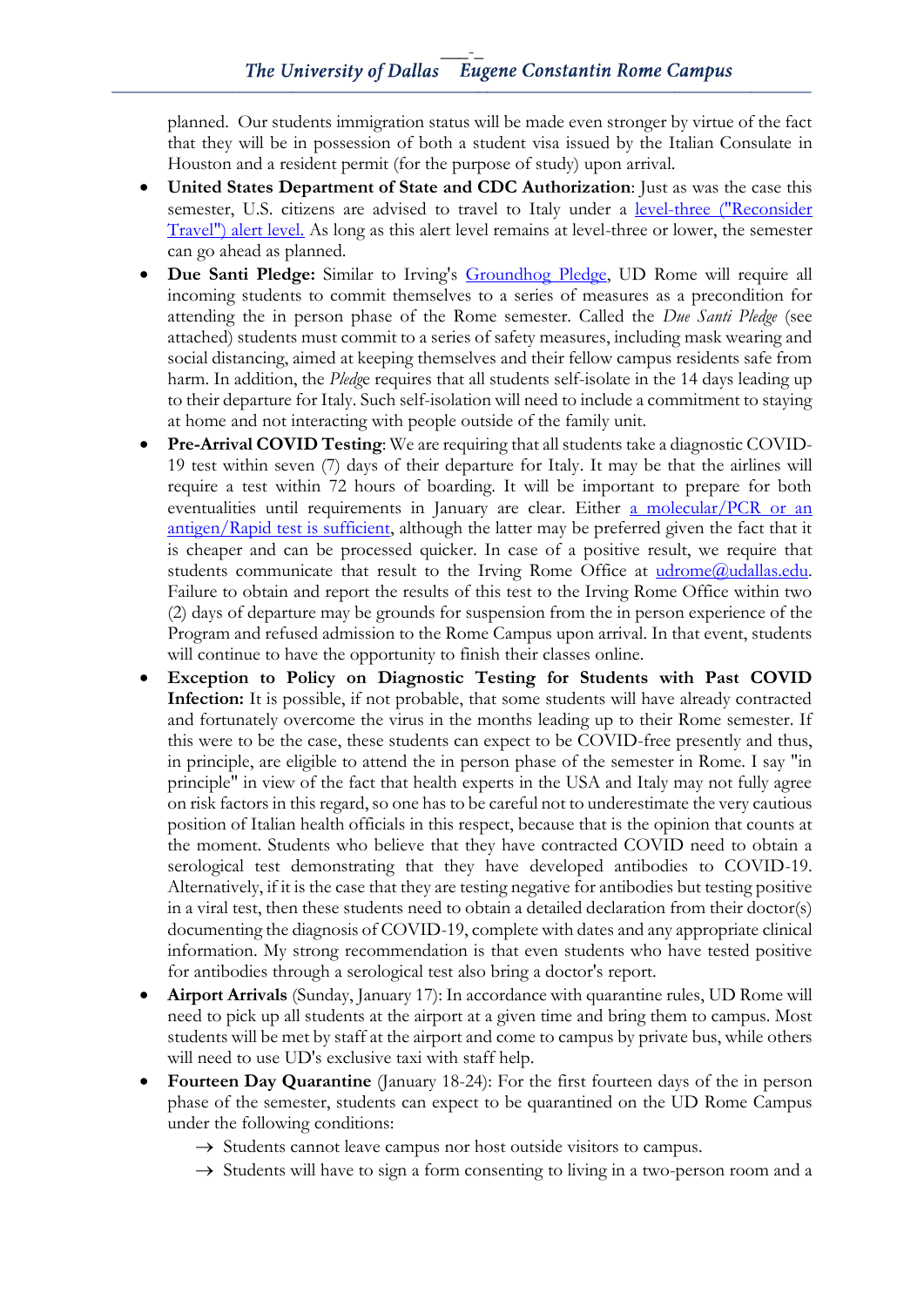four-person suite; only in exceptional cases will students be granted the right to be assigned a single room.

- $\rightarrow$  Students will have complete use of the campus grounds, including residence hall, library, soccer field, swimming pool, tennis and basketball court.
- → Students will have access to all normal internet services for their computers and smart phones.
- $\rightarrow$  Classes, Masses, and Public Assemblies will be held in areas where social distancing is possible.
- $\rightarrow$  Our cafeteria service will offer three meals per day as planned, and these services will be available in individually packaged format.
- $\rightarrow$  Students will have regular access to our Cappuccino Bar for coffee, tea, soft drinks and snacks, plus we will make grocery runs for special needs.
- $\rightarrow$  UD Rome's Office of Student Life will be organizing a regular variety of activities during quarantine period, including films, sports activities, good food and wine, and religious encounters.
- → Students will have access to external deliveries, including Amazon.it and several wine delivery companies, should they need to ship anything to campus.
- $\rightarrow$  Students will need to sanitize their bathrooms on a daily basis (using disposable wipes) and certify (by a signature) a wipe down of surface areas such as door knobs, faucets, toilet seats, etc.
- **Important! The Burden of Quarantine:** As defined by Italian law, quarantine consists of a trial period in which visitors in Italy demonstrate that they are free of the COVID virus. In our case at the UD Rome Campus, where we will be engaged in a collective, preventive quarantine (i.e. "a bubble"), that trial period extends to a group of visitors demonstrating as a group that they are free of the virus. In view of these guidelines, quarantine is expected to be 14 days long but may be extended if one or more individuals test positive for COVID and will last until the time when all UD students and staff under quarantine are demonstrably free of the disease for a period of 14 days. To be clear:
	- $\rightarrow$  Possibility of a Minor Extension to Quarantine Period: In choosing to come to Rome, students and parents should take note of this particular application and dynamic of Italian national quarantine rules and understand and accept the possibility that in case of an incidence of COVID on campus during the quarantine period, the quarantine will be extended beyond 14 days. For example, if a student tests positive on day three (3) of the program, he or she will be isolated and the quarantine clock is automatically reset for the entire community to seventeen (17) days, or rather 14+3=17 days.
	- → Possibility of Major Extensions to Quarantine Period: In a worse case scenario, in which multiple students bring COVID to campus and through the neglect of social-distancing, handwashing, and mask-wearing rules, we come to face a "red zone" outbreak, we could face a longer quarantine time. Theoretically, in the unlikely but absolute worst case scenario, that quarantine period could be extended to the entire 109 days of the Rome program.
	- → Likelihood of a COVID Outbreak on Campus?: Although the above two paragraphs describe the real steps UD Rome can and must take in order to keep its residents safe and at the same time abide by Italian anti-COVID laws that are designed to keep Italians safe, it goes without saying that by diligently following all of the safety protocols outlined in this and previous letters, students and staff have all of the tools and information necessary to reduce any risk of an outbreak significantly and indeed definitively. This is the COVID hand we have been dealt, and all things considered it is a strong hand, indeed a potentially winning hand. We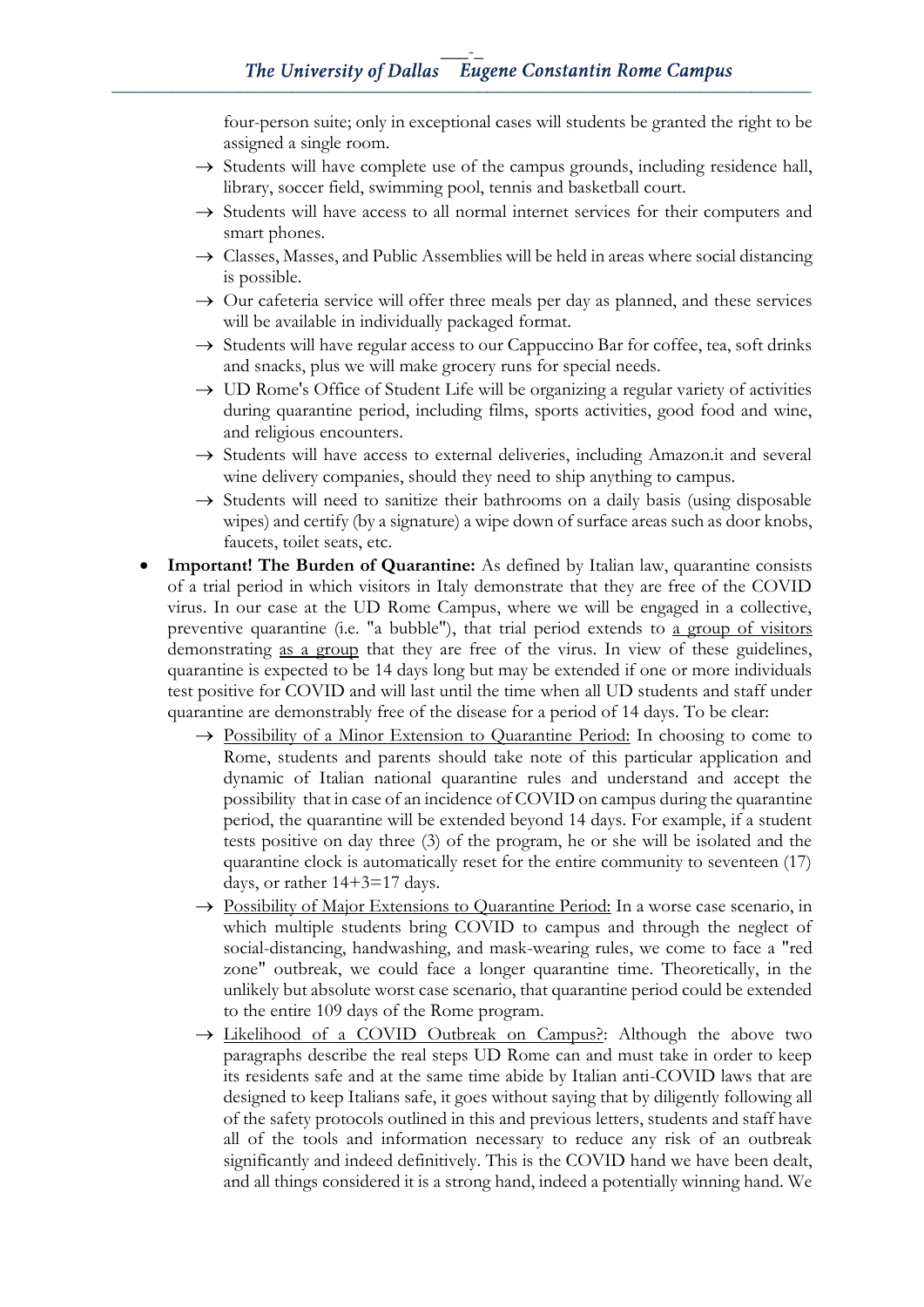all should be encouraged by these opportunities before us and take them up as a challenge. Success or failure in this regard is therefore within our own power to determine and essentially a matter of choice, will, and the conscientious application of campus guidelines.

- **Isolation on Campus vs. Isolation in Hospital Concerns:** Parents and students are reminded that, should a student test positive for COVID, UD Rome will notify local health officials for help in dealing with the case. If his/her symptoms are determined to be minor, the student will reside in an isolated area on campus. If the student's symptoms are determined to be major to the point of compromising health, he/she will be moved to a local COVID hospital for recovery. The student will not be able to return to the United States unless the student is healthy enough to travel, i.e. unless the student is COVID-free.
- **Post-Quarantine Semester** (January 25 May 5). Classes, Masses, public assemblies, and our cafeteria services now return to their proper time and place at this point. In this postquarantine phase, students will both have the run of the campus and be allowed to come and go as they wish, travel freely, and enjoy their Rome semester. The *Due Santi Pledge* will remain in force, however, including the use of masks for indoors spaces, social distancing in both the indoors and outdoors, and limitations on visitor policies.

**RISKS AND CONTINGENCY PLANS**: Our policy in fall 2020 was to make campus health and safety our highest priority. That policy will continue unchanged into spring 2021 and beyond, first because it is the right thing to do, and second because it is the lynchpin of all of our other aspirations in Rome in academic, religious, and student-life terms. Keeping this perspective in mind, students, their parents, and their loved-ones are advised to read the following warnings and notices with attention:

- **Unforeseen Changes in the Incidence and Mapping of the COVID virus**: Although we all long for a return to the stable and predictable times of old, this expectation seems unrealistic until a universal vaccine for COVID is found and disseminated throughout the world. We are under no illusions that such a vaccine will be available to students and staff in time for the spring 2021 semester and cannot be sure that it would be available to the general public by the end of the semester either. So, once we accept the likelihood of living still for several months without a vaccine, we will need to be on guard for the possibility of changes to even our best well laid plans. Our planning for the spring semester is well founded in both logistic and probability terms. Still, if a new COVID outbreak takes place and is not contained in Italy and Europe successfully, then we will obviously need to adjust our existing plan of action in order to protect our community from harm. Anyone who comes to Rome needs to know that a new outbreak (or in Europe a "third wave") is a possibility, without of course being a probability. By this measure Rome is no more safe or unsafe than just about anywhere else in the developed world, nor is it more or less susceptible to a swift and unannounced change of plans than anywhere else. We cannot even remotely control this variable as a factor in our planning. For this reason, we reserve the right to change our planning, even last minute, in response to a renewed international health emergency that would compromise the safety of the Rome Campus community.
- **Contracting COVID in Rome**: Students, their parents, and their friends and loved ones need to accept that contracting COVID is a possibility during the Rome semester. The Rome Campus has engaged a certified safety-in-the-workplace expert to help us identify and implement all necessary and reasonable anti-COVID measures. It also relies on UD Irving's well-founded policies. But even if we are confident in our ability to limit—to a significant degree—the risk of infection on campus, we are not in a position to monitor the lives of all of the people in our community 24/7 nor dictate each person's behavior outside of campus. Hence, there are some limitations in our ability to manage this health challenge, and as a result some level of risk is unavoidable and remains outside our absolute